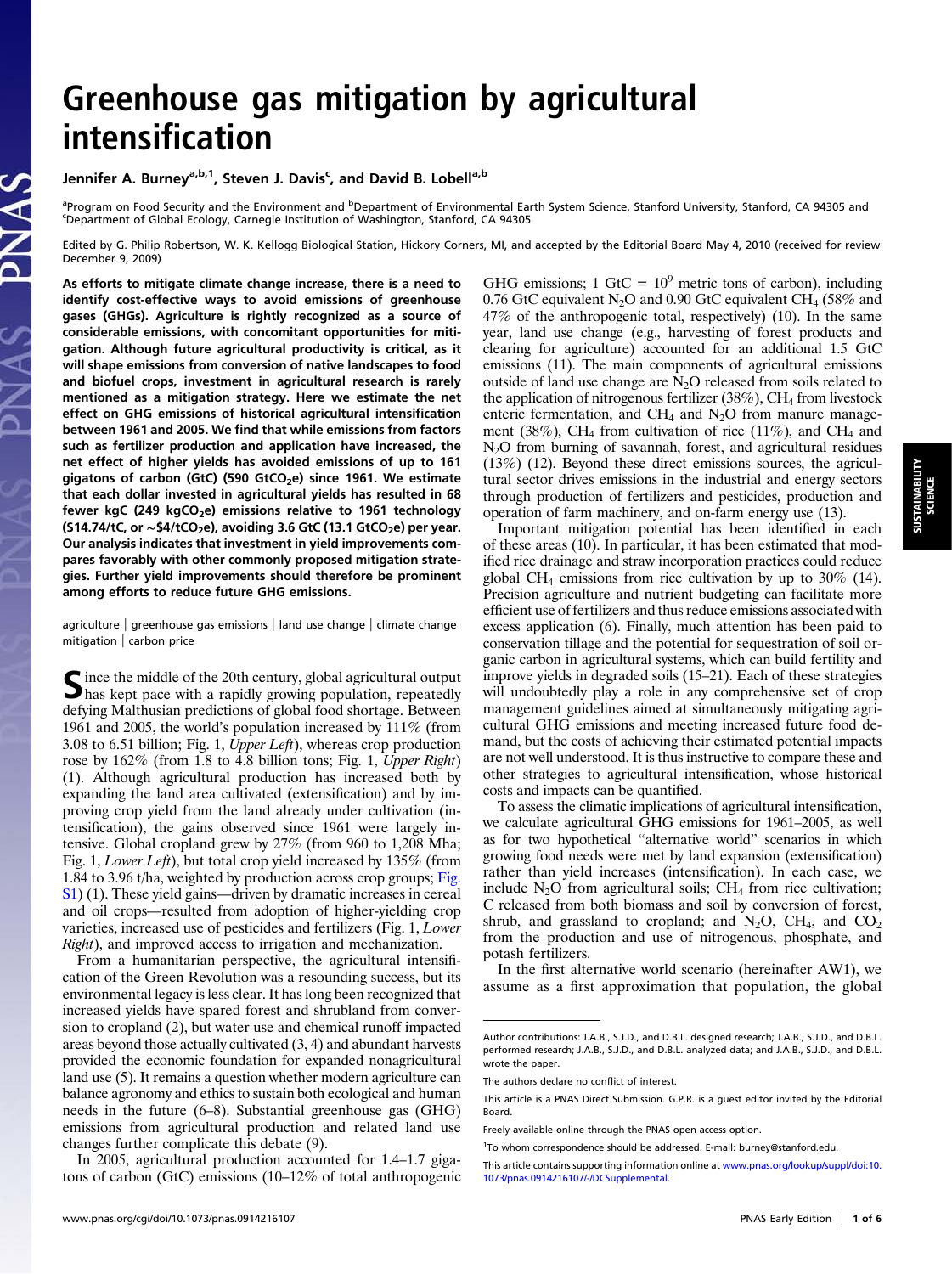

Fig. 1. Regional and global trends in population (Upper Left), crop production (Upper Right), crop area (Lower Left), and fertilizer use (Lower Right), 1961–2005.

economy, and sociopolitics evolved exactly as in the real world (hereinafter RW), but that agricultural technology and farm practices remained as they were in 1961. The AW1 scenario thus addresses the question of what it would cost, in terms of GHG impact, to replicate the current global standard of living in the absence of investment in yield improvements. Specifically, we assume the same crop yields and fertilizer application rates as in 1961, and scale land use and fertilizer production accordingly (see Methods). The choice of a counterfactual such as AW1 is never straightforward; for example, the AW1 scenario exogenously specifies that demand for agricultural products over time would have been identical without yield improvements, thus ignoring the role of food prices (which fell in real terms by ~40% between 1965 and 2000) (22). Previous work has explicitly modeled price effects using a partial equilibrium model to consider what might have occurred in developing countries without the Green Revolution (22, 23), although these studies do not provide details on overall investment levels or land use changes. For this study, we instead use a second hypothetical scenario in an attempt to provide a lower bound on the GHG impacts of agricultural intensification.

The second counterfactual scenario (AW2 hereinafter) is a world in which agricultural production increased only enough to maintain 1961 standards of living (in terms of per capita production) through 2005. Whereas the AW1 scenario replicates the RW evolution of living standards but meets production needs with extensive agriculture, the AW2 scenario simply maintains 1961 standards of living, again by extensification instead of intensification. This scenario thus provides a reasonable lower bound on carbon savings by projecting the 1961 per capita supply forward (i.e., maintaining 1961 living standards without the increase in supply that drove prices down in the RW). We acknowledge that a more dire lower-bound scenario exists in which increasing population (and lack of agricultural innovation) could have driven per capita consumption below 1961 levels. However, we assume that even without increased agricultural productivity, income growth from productivity gains in other sectors, as well as higher crop demand for nonfood uses, would nevertheless have kept per capita demand at 1961 levels despite any price increases; in this way, the AW2 scenario is an appropriate and realistic lower bound. To construct the AW2 scenario, we use population projections derived from pre-1961 fertility and mortality rates (24), which coincidentally result in very similar 2000 populations, albeit with different age structures (see Methods for a detailed explanation of the methodology).

## Results

AW1 Scenario (Upper Estimates). In the AW1 scenario, an additional 1,761 Mha of cropland (an area larger than Russia) would have been needed to achieve the same production levels since 1961 while holding yields and fertilizer intensities constant, or 1,514 Mha more cropland than in the RW (Fig. 2, Upper Left and Upper Center-Left). For comparison, the amount of equivalent potential arable land available worldwide is estimated to be 2,945 Mha (25). Fertilizer use in the AW1 scenario increases from 31 Mt of nutrient to 88 Mt of nutrient, representing a constant mean annual intensity of 32 kg/ha. In the RW, total fertilizer use increased to 136 kg/ha, or 165 Mt total, although regional use varies widely (6) (Fig. 2, Upper Center-Right and [Fig.](http://www.pnas.org/lookup/suppl/doi:10.1073/pnas.0914216107/-/DCSupplemental/pnas.200914216SI.pdf?targetid=nameddest=sfig02) [S2\)](http://www.pnas.org/lookup/suppl/doi:10.1073/pnas.0914216107/-/DCSupplemental/pnas.200914216SI.pdf?targetid=nameddest=sfig02). GHG emissions under the two scenarios differ significantly; Fig. 2 (Lower Left and Lower Center) shows annual agricultural GHG emissions between 1961 and 2005 for both, broken down by source. For "land conversion" emissions, we assume that cropland expansion occurred in the same proportions by biome in the AW1 scenario as in the RW, calculated as in previous studies (26). We assign biomass and soil organic carbon content values to each biome from the literature (27–29), and assume an uncertainty of  $\pm 20\%$  in these values, reflective of regional differences (a global average of  $105 \pm 21$  tC/ha lost in conversion of land to cropland). Although decreased fertilizer use in the AW1 scenario reduces emissions from fertilizer production and agricultural soils compared with the RW, global agricultural emissions in the extensive AW1 scenario are nonetheless much greater, dominated by the effect of land use change. In sum, we find that yield gains in agriculture since 1961 have avoided emissions of 161 GtC  $(+104.2/-41.9)$  GtC), or an average of 3.6 GtC/yr (+2.3/−0.9 GtC/yr). This corresponds to 34% of the total 478 GtC emitted by humans between 1850 and 2005 (11) ([Fig. S3](http://www.pnas.org/lookup/suppl/doi:10.1073/pnas.0914216107/-/DCSupplemental/pnas.200914216SI.pdf?targetid=nameddest=sfig03)).\* A detailed explanation of the methodology is provided in Methods.

AW2 Scenario (Lower Estimates). The impacts of the AW2 scenario are roughly half those of the AW1 scenario. In the AW2 scenario, an additional 1111 Mha of cropland would have been needed to maintain per capita production at 1961 levels while holding yields and fertilizer intensities constant, or 864 Mha more cropland than in the RW (Fig. 2, Upper Left and Upper Center-Left). Fertilizer use in the AW2 scenario rises from 31 Mt of nutrient to 67 Mt of nutrient, representing the same constant 1961 intensity of 32 kg/ha (Fig. 2, Upper Middle-Right and [Fig.](http://www.pnas.org/lookup/suppl/doi:10.1073/pnas.0914216107/-/DCSupplemental/pnas.200914216SI.pdf?targetid=nameddest=sfig02) [S2\)](http://www.pnas.org/lookup/suppl/doi:10.1073/pnas.0914216107/-/DCSupplemental/pnas.200914216SI.pdf?targetid=nameddest=sfig02). Fig. 2 (*Bottom*) shows the annual agricultural GHG emissions between 1961 and 2005 for the AW1, AW2, and RW scenarios, broken down by source and using the same methodologies. Global agricultural emissions in the AW2 scenario are also much greater than the historic RW emissions, again dominated by the effect of land use change. The AW2 scenario illustrates that, without accounting for any increases in global living standards, yield gains in agriculture since 1961 have avoided emissions of 86.5 GtC  $(\pm 24.7 \text{ GtC})$ , or an average of 1.9 GtC/yr  $(\pm 0.5 \text{ GtC/yr})$ . This corresponds to 18% of the total 478

<sup>\*</sup>The asymmetric error bars for the AW1 scenario result from periods of agricultural production decreases in the RW. IPCC Tier 1 guidelines use a 1-year time frame for carbon losses (i.e., agricultural land expansion), but a 20-year time frame for carbon gains (i.e., agricultural land contraction); see Methods for details.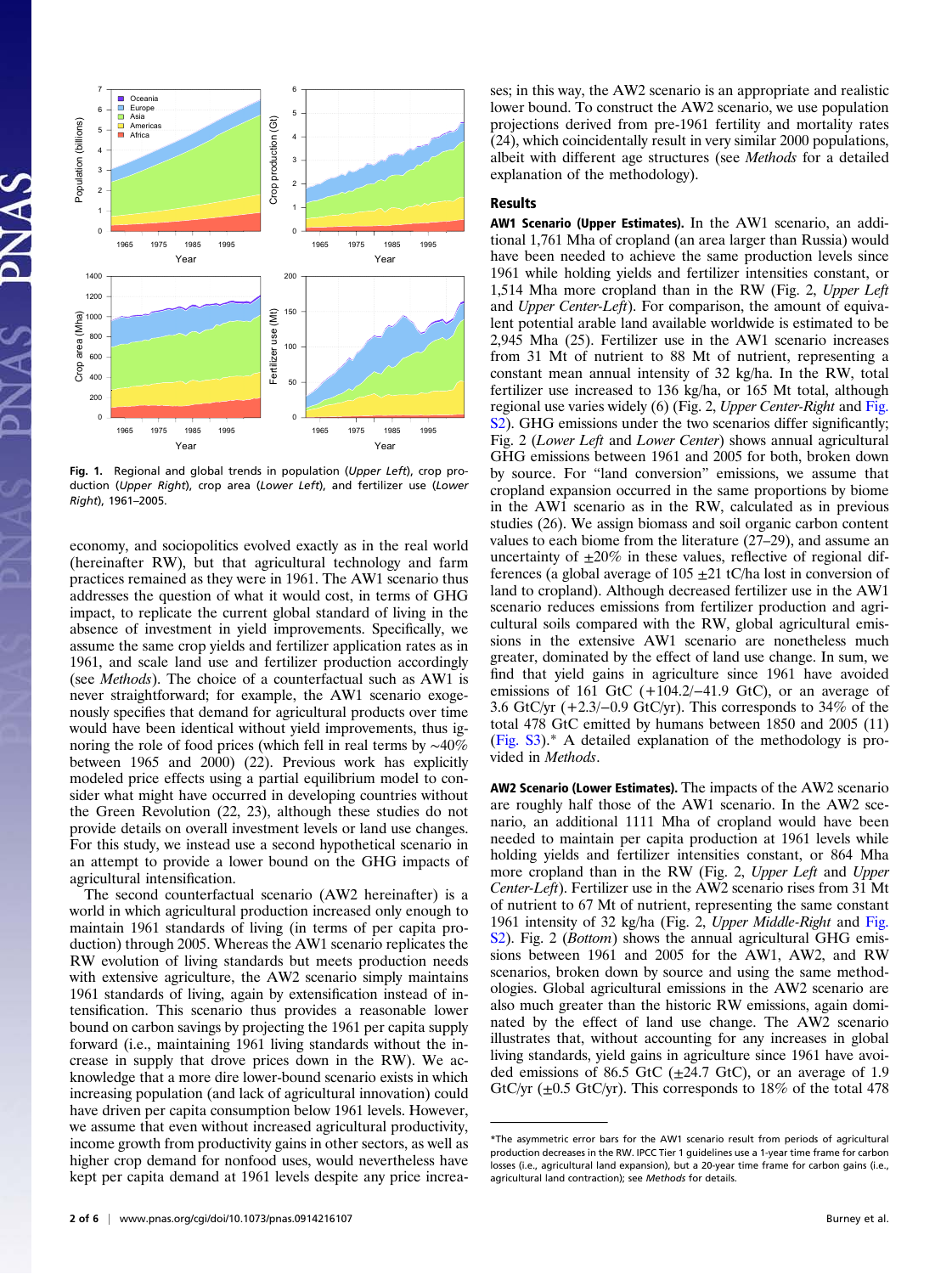

Fig. 2. Comparison of trends in the RW and AW scenarios between 1961 and 2005. (Upper) Agricultural yield weighted by production, cropland area, fertilizer consumption, and population. (Lower) Annual GHG emissions broken down by source (see Methods). The land use change values, plotted in green, assume the same pattern of expansion by biome in the RW and AW scenarios, corresponding to a global average of 105  $\pm$  26 tC/ha lost, including both biomass and soil organic carbon losses.

GtC emitted by humans between 1850 and 2005 (11) ([Fig. S3\)](http://www.pnas.org/lookup/suppl/doi:10.1073/pnas.0914216107/-/DCSupplemental/pnas.200914216SI.pdf?targetid=nameddest=sfig03). A detailed explanation of the methodology is provided in Methods.

Cost of Carbon Savings. Assuming that yield advancements are directly related to research funding, we assess the cost-effectiveness of mitigation through yield improvements using the ratio of public and private spending on agricultural research since 1961 (30) and our AW1 and AW2 estimates of total emissions avoided through intensification. As described in Methods, we project where cropland expansion would have occurred in both AW scenarios; however, because it is difficult to identify both hypothetical expansion regions and the portions of agricultural investments that were relevant to yield improvements in the RW, we compute the cost-effectiveness ratio across a broad range of land carbon values and yield investment levels. Fig. 3 (Upper) shows the cost-effectiveness calculation for the AW1 scenario; [Fig. S4](http://www.pnas.org/lookup/suppl/doi:10.1073/pnas.0914216107/-/DCSupplemental/pnas.200914216SI.pdf?targetid=nameddest=sfig04) provides an equivalent plot for AW2. For the total land expansion difference between the RW and the AW scenarios (1,514 Mha for AW1, 864 Mha for AW2), any choice of average land expansion type and total yield investment value gives the effective carbon price (in \$/tC) of total avoided emissions between the AW scenarios and the RW.

For example, in a first simple estimate, we assume that the entirety of public and private investment in agriculture between 1961 and 2005 (estimated at \$1,152 billion US) contributed to yield gains achieved during that time period. Using the methodologies outlined above, we find that the average carbon content (soil  $+$ biomass) of land converted in the AW scenarios (and spared in the RW) to be ~105 tC/ha. These two values yield a carbon price for avoided emissions of \$7.16 in AW1 and \$13.32 in AW2 (per metric ton of carbon; plotted square). This method overestimates global spending on yield improvement but does not include other investments, like irrigation and fertilizer, which also contributed to yield improvements.

To refine this estimate, we narrow the range of spending to that directly relevant to yield improvements, and consider only the fraction of yield gains attributable to agricultural investment (as opposed to fertilizer, irrigation, machinery, etc.). Alston et al. (31) estimated the proportion of state agricultural research relevant for farm productivity in the United States to be between 57% and 69%. For the global case, a slightly more conservative assumption that 70% of all public and private research was relevant to yield improvements gives a cumulative 45-year total of \$806 billion in agricultural investments. Various estimates of factor productivity in agriculture estimate that research and development (R&D) accounts for around one-third of productivity growth (32–35). Attributing 34% of productivity growth (and thus carbon savings, or ∼36 tC/ha) to agricultural R&D and assuming that 70% of R&D is relevant to farm productivity gives a carbon price of \$14.74 in AW1 and \$27.43 in AW2 (per metric ton of carbon; plotted triangle). This method can be similarly used for a range of AW investment and land expansion scenarios not explored here.

The size and cost of this carbon sink (over  $45$  years,  $3.6 + 2.3/$  $-0.9$  GtC/yr for AW1 and  $1.9 \pm 0.5$  GtC/yr for AW2) compares favorably with other proposed mitigation options available at  $\langle$ \$73/tC in buildings (1.49 GtC/yr), energy supply (0.49 GtC/yr), transportation (0.46 GtC/yr), and industry (0.30 GtC/yr) (Fig. 3, Lower) (36).

### Discussion

Implications of AW Scenarios. The AW scenarios presented above do not attempt to dynamically describe what might have occurred in the absence of yield improvements; rather, they demonstrate the range of possibilities by calculating, on the one hand, the area required to support modern global living standards with 1961 yields (AW1) and, on the other hand, the area required to maintain 1961 living standards (with 1961 yields)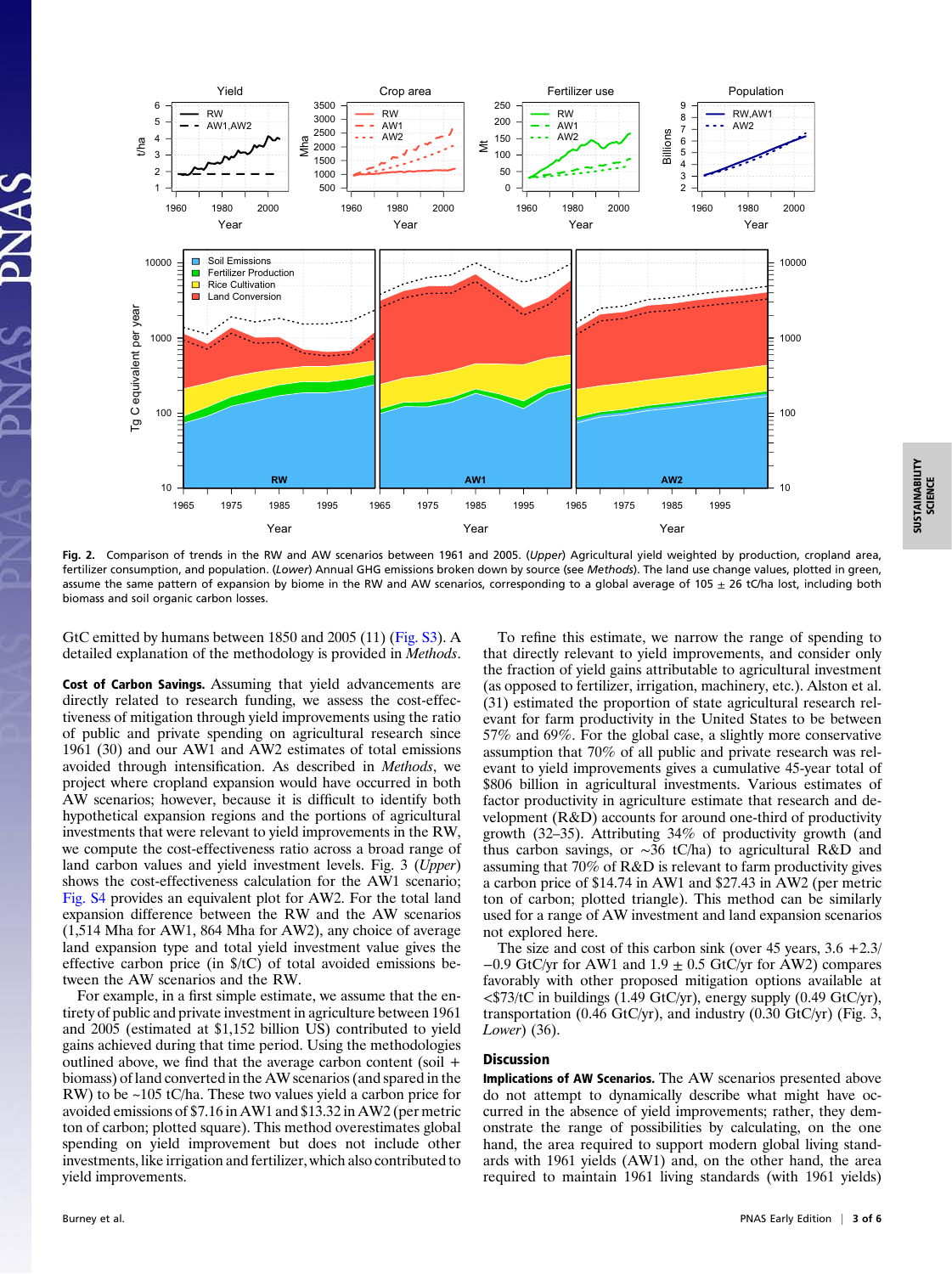

Fig. 3. (Upper) Price per ton of avoided carbon emissions due to investment in yield improvements for the AW1 scenario. Plotted price values are estimates for the total global agricultural investment between 1961 and 2005 divided by the total calculated carbon equivalent emissions differences between the RW and AW scenarios (including fertilizer production, agricultural soil emissions, rice production, and land use change), calculated over a broad range of land carbon values and agricultural investment estimates. Contour lines show carbon prices. The plotted square gives the price of carbon if all carbon savings between the RW and AW1 scenarios are attributed to all agricultural R&D between 1961 and 2005. The plotted triangle gives the price of carbon assuming that 70% of R&D is relevant to productivity, and that 34% of yield improvements can be attributed to R&D. Error bars span  $\pm$ 20% for land carbon values. (Lower) Cost and potential carbon savings across various sectors as calculated in the present study (red points) and by the IPCC (36).

through 2005 (AW2). Previous studies that have attempted to quantitatively model the socioeconomic impacts of international agricultural R&D have shown that without the Green Revolution's increased agricultural yields, investment and yield progress in the developed world would have increased in response to rising prices, largely offsetting the decreased production in the developed world. Nevertheless, this compensation would have been incomplete (with overall calorie consumption 14% lower in the developing world than in reality) and inefficient (food prices would be 35–66% higher than in reality, essentially offsetting the decline in real prices from 1961 to 2005). Furthermore, international shipments of food from developed to developing countries would have increased on the order of 30%, and crop area would still have increased by 2.8–4.9% more than it did historically, with proportional increases of GHG emissions from the transport sector and land conversion (22, 23).

In the AW1 scenario, this study demonstrates the incredible environmental cost modern living standards would have exacted without yield improvements (or unprecedented humanitarian crises). Although the GHG impacts of yield improvements in the RW are lower compared with the AW2 scenario, the deepest troubles in a world like AW2 would have appeared mainly after 2000 and thus are somewhat masked in this analysis. The population projections in the AW2 scenario (1950–1955 mortality and fertility rates projected forward) result, coincidentally, in population totals similar to the RW in 2000 (24). Thus, the constant per capita production in AW2 would result in less dramatic land expansion than in AW1. However, population in AW2 would strongly diverge from the RW population after 2000, resulting in a much greater future GHG impact without gains in yield.

Conclusion. Our results demonstrate the importance of land use change emissions over direct emissions of methane and nitrous oxide from agricultural systems, and suggest that the climatic impacts of historical agricultural intensification were preferable to those of a system with lower inputs that instead expanded cropland to meet global demand for food. Enhancing crop yields is not incompatible with a reduction of agricultural inputs in many circumstances, however. To the contrary, careful and efficient management of nutrients and water by precision farming, incorporation of crop residues, and less intensive tillage are critical practices in pursuit of sustainable and increased agricultural output  $(3, 4, 6, 37)$ .<sup>†</sup> Furthermore, it has been shown in several contexts that yield gains alone do not necessarily preclude expansion of cropland, suggesting that intensification must be coupled with conservation and development efforts (5, 8, 38–41). Nonetheless, for mitigating agriculture's future contributions to climate change, continuing improvement of crop yields is paramount.

The global population is expected to reach 8.9 billion by 2050, with food demand expected to rise by 70% (42). Even if yield gains over the next four decades are smaller than those of the previous four decades, the potential to avoid future emissions may be larger and more cost-effective than the 161 GtC of emissions avoided thus far, given that current cropland expansion often occurs in tropical forests and that the remaining forests are carbon-rich relative to many cleared forests  $(43)$ .<sup> $\ddagger$ </sup> Improvement of crop yields should therefore be prominent among a portfolio of strategies to reduce global greenhouse gas emissions; in order to speed the adoption of agronomic advancements that improve crop yield, mechanisms for connecting investments in yield gains to the global carbon markets should be explored.

### Methods

Cropland in the AW Scenarios. In calculating emissions for the AW scenarios, we only account for cropland, and do not include pastureland in our estimates.We calculate the land needs for the AW1 scenario using FAO production data for 1961–2005, and yield data for 1961 by crop groups [Cereals, Fiber Crops, Fruit (excl. Melons), Oilcrops, Pulses, Roots and Tubers, Vegetables & Melons] (1). For the AW2 scenario, 1961 per capita production by crop groups is projected forward to 2005 using the AW2 population projections, which are derived assuming 1950–1955 fertility and mortality rates (24). We do not explicitly calculate emissions for livestock, burning of agricultural residues, pesticide and fuel use, agricultural machinery, or irrigation in the RW and AW scenarios, but discuss assumptions and potential differences in these sectors below.

Additional Assumptions for the AW1 Scenario. We assume that livestock populations are the same in the RW and AW1, because total food and feed production do not change, and thus emissions due to enteric fermentation,

<sup>†</sup> Although our analysis focuses on the GHG emissions of intensification and extensification, each has additional important environmental consequences, such as the loss of fertilizers and pesticides into surrounding ecosystems from intensive systems or the biodiversity loss associated with land use change in extensive systems.

<sup>‡</sup> Furthermore, our estimates for emissions from land use change exclude pasture land and areas dedicated to biofuels, and neglect the projected increase in dietary preference for meat as per capita GDP grows.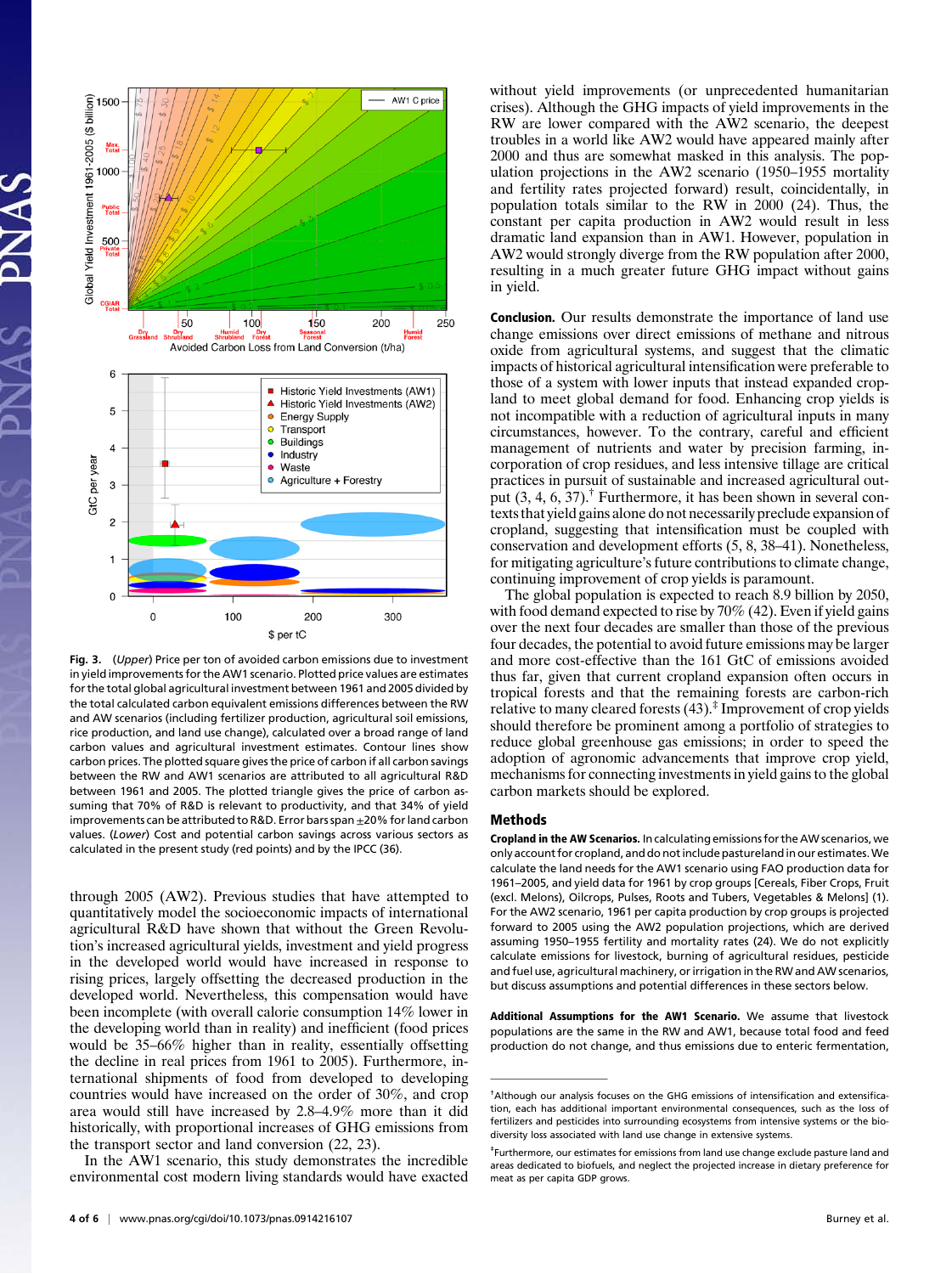manure management, and land conversion to grazing land are identical in both scenarios. Similarly, we assume that burning of agricultural residues is the same in both cases (because total production is the same). Finally, we do not include any pesticides or fuel use in our analysis, nor do we account for any transport of food in the AW1 scenario. (Food would be harvested and distributed from a more extensive land base in AW1.) Between 1961 and 2005, the number of agricultural tractors in use worldwide rose from 11.3 million to 28.5 million, an increase of 153%. Similarly, the irrigated area increased from 139 Mha to 284 Mha, a gain of 104% (1). Nonetheless, for both machinery and irrigation, an assumption of constant intensity in the AW (constant number of machines per area and constant percentage of area irrigated) would have resulted in greater emissions from machinery production and irrigation in the AW1. Thus, we conservatively assume that machinery use and irrigation area remained the same in AW1 and RW.

Additional Assumptions for the AW2 Scenario. Unlike in the AW1 scenario, livestock numbers are lower in the AW2 scenario (assuming constant per capita production at 1961 levels) than in the RW. Total RW annual livestockrelated GHG emissions in 2004 (including feed production, farm operations, enteric fermentation, manure management, and soil emissions from pasture land and feed crops) have been estimated as ∼1.94 GtC/yr equivalent (∼7.1 GtCO<sub>2</sub>e/yr), of which ~0.68 GtC/yr equivalent (~2.5 GtCO<sub>2</sub>e/yr) is from land use changes (44). Extensive systems contributed 70% of these emissions (44); thus, a conservative estimate that the AW2 scenario included no intensive livestock operations results in a savings of up to ~0.58 GtC/yr (~2.1 GtCO2e/ yr) in the livestock sector compared with the RW.

Emissions due to burning of agricultural residues can be conservatively assumed to be 15% lower in AW2 than RW (the difference in total production), although we do not calculate burning emissions for the RW. As in the AW1 scenario, we do not include any pesticides, fuel use, or transport in the AW2 calculations. An assumption of constant intensity for machinery and irrigation results in 5% more irrigated land and 17% fewer agricultural tractors in the AW2 scenario compared with the RW.

Emissions Due to Conversion of Land to Cropland. To calculate emissions from the conversion of land to cropland in the RW, we first determine the expansion patterns by biome, following a method outlined previously (26). We overlay the Historical Croplands Dataset, 1700–1992 (0.5 degree; described in ref. 26) with the Global Potential Vegetation Dataset (0.5 degree; described in ref. 26) to estimate the percentage of cropland expansion occurring in each major biome for each year between 1961 and 1992. We follow the same procedure using the Agricultural Lands in the Year 2000 dataset (5minute, described in ref. 45), and the 5minute version of the Global Potential Vegetation Dataset, and use these biome percentages from the year 2000 for the 1993–2005 period. These percentages are presented in [Table S1](http://www.pnas.org/lookup/suppl/doi:10.1073/pnas.0914216107/-/DCSupplemental/pnas.200914216SI.pdf?targetid=nameddest=st01) for reference.

Calculating carbon emissions due to land conversion is difficult because of large variations and uncertainties in biomass and soil carbon, as well as in sensitivity to the method of carbon accounting (reviewed and described in ref. 46). We assign biomass and soil carbon values to each biome (largely from refs. 27–29) and assume an uncertainty of  $\pm$ 20%, reflective of regional var-iations. [Table S2](http://www.pnas.org/lookup/suppl/doi:10.1073/pnas.0914216107/-/DCSupplemental/pnas.200914216SI.pdf?targetid=nameddest=st02) summarizes the values used in our calculations, with sources.

We follow Gibbs et al. (27) and the 2006 Intergovernmental Panel on Climate Change (IPCC) Tier 1 GHG emissions calculations guidelines (47) and assume that carbon losses from land converted to cropland occur over 1 year and that carbon sequestration in abandoned cropland occurs over 20 years. We assume 70% of land converted to cropland is for crops, and 30% for tree plantations based on FAO trends (1), and that land converted for crops results in loss of 25% of soil carbon, and land converted to plantations results in loss of 10% of soil carbon. Finally, for land converted to cropland, we assign a new biomass carbon value of 1/2 the peak carbon content of the crop, assuming global average peak values of 5 t/ha for crops, 77 t/ha for oil crop plantations, and 34 t/ha for fruit ([Table S2](http://www.pnas.org/lookup/suppl/doi:10.1073/pnas.0914216107/-/DCSupplemental/pnas.200914216SI.pdf?targetid=nameddest=st02)).

For the AW scenarios, we calculate emissions as follows for the baseline comparison plotted in Figs. 2 and 3, and presented in [Figs. S3](http://www.pnas.org/lookup/suppl/doi:10.1073/pnas.0914216107/-/DCSupplemental/pnas.200914216SI.pdf?targetid=nameddest=sfig03) and [S4](http://www.pnas.org/lookup/suppl/doi:10.1073/pnas.0914216107/-/DCSupplemental/pnas.200914216SI.pdf?targetid=nameddest=sfig04). We assume that land expansion occurred across different biomes at the same percentages as in the RW, and we assume the same uncertainty of  $\pm 20\%$  for carbon values. These baseline AW land and soil carbon content assumptions correspond to

- 1. Food and Agriculture Organization of the United Nations. Food and Agriculture Organization of the United Nations statistical database. Available at: [http://faostat.](http://faostat.fao.org/.) [fao.org/.](http://faostat.fao.org/.) Accessed June 30, 2009.
- 2. Borlaug NE (1983) Contributions of conventional plant breeding to food production. Science 219:689–693.
- 3. Matson PA, Parton WJ, Power AG, Swift MJ (1997) Agricultural intensification and ecosystem properties. Science 277:504–509.

a global average of 105  $\pm$  21 tC/ha lost (total, including both biomass and soil carbon losses) in the conversion of other types of land to cropland. Cumulative emissions from the RW and AW scenarios are plotted in [Fig. S3](http://www.pnas.org/lookup/suppl/doi:10.1073/pnas.0914216107/-/DCSupplemental/pnas.200914216SI.pdf?targetid=nameddest=sfig03).

Soil Organic Carbon Content Over Time. We assume that after a conversion to agricultural land, soil organic carbon content remains the same in the RW and AW scenarios. Although management practices, such as conservation tillage, can increase soil organic carbon content in both extensive and intensive systems (15, 16), we do not assume any such gains in the AW scenarios between 1961 and 2005.

Emissions From Fertilizer Production. To estimate emissions due to production of fertilizers used in a given year, we apply the Greenhouse Gases, Regulated Emissions, and Energy Use in Transportation (GREET) model emissions factors for nitrogen, phosphate, and potash fertilizers (48) to total fertilizer consumption data. We assume fertilizer application rates remain at 1961 levels in both AW scenarios, and scale fertilizer consumption and associated production emissions accordingly.

Emissions From Agricultural Soils. To calculate emissions from agricultural soils, we follow IPCC Tier 1 GHG inventory guidelines by crop group (47). Our estimates agree with those reported previously (12, 49, 50).

Rice Cultivation. As with total cropland, we calculate the amount of land that would be needed to meet RW production values with 1961 yields. We follow the methodology outlined by Yan (14, 51) to calculate methane emissions from rice cultivation and GHGs from the burning of rice straw. For both AW expansion scenarios, we assume that the percentages of rain-fed and irrigated systems are the same as in the RW, and that drainage practices and organic amendments are the same in each scenario. These values are derived following the methods and sources used by Yan et al. (14, 51–53).

Carbon Price Calculation. We estimate global total public and private agricultural investment values for 1961–2005 from (30). We use the values for public research spending in 1981, 1991, and 2000, and use the same public funding percentage for developing and developed world to estimate total spending in each time period. We assume a growth rate of 4.5% in spending between 1961–1981, and use the 1981 value to extrapolate back in time; we assume a linear increase from 1981 to 2000; and we estimate the values for 2001–2005 assuming a 2.1% annual growth in agricultural investment (30).

For a different perspective on the estimates presented in the paper, we perform a simple cost-benefit analysis and calculate the percentage of historic yield improvement that would have to be due to agricultural investment to break even, for a given carbon price. We use the baseline AW land carbon content assumptions described above, which correspond to a global average of 105  $\pm$  21 tC/ha lost (total, including both biomass and soil carbon losses) in conversion of other types of land to cropland. This calculation is shown in [Fig.](http://www.pnas.org/lookup/suppl/doi:10.1073/pnas.0914216107/-/DCSupplemental/pnas.200914216SI.pdf?targetid=nameddest=sfig05) [S5](http://www.pnas.org/lookup/suppl/doi:10.1073/pnas.0914216107/-/DCSupplemental/pnas.200914216SI.pdf?targetid=nameddest=sfig05) for both AW1 (Upper) and AW2 (Lower). Although carbon savings are not the only benefit of agricultural intensification, this analysis can be used to give an upper bound on the value of carbon savings due to agricultural investment.

Irrigation Investment. We do not include investment in irrigation infrastructure in our price calculation, nor do we make assumptions about irrigation investment in either AW scenario. However, it is worth noting that, between 1961-2005, global total area equipped for irrigation increased from 139 Mha to 284 Mha, with 75% of this change in Asia (19% in the Americas and Europe, 4% in Africa, and 1% in Oceania). Cost estimates for irrigation investments vary by region (54); using a value of \$2,000 per ha gives a total cost of \$310 billion, or just under 27% of the maximum global total agricultural investment.

ACKNOWLEDGMENTS. We thank three anonymous reviewers and W. Falcon, R. Naylor, P. Matson, J.E. Campbell, and M. Burke for their helpful comments. This work was supported by the Stanford University Program on Food Security and the Environment, the Stanford University Global Climate and Energy Project (GCEP), the Carnegie Institution, and NASA New Investigator Grant NNX08AV25G (to D.B.L.).

- 4. Tilman D, Cassman KG, Matson PA, Naylor R, Polasky S (2002) Agricultural sustainability and intensive production practices. Nature 418:671–677.
- 5. Angelsen A, Kaimowitz D, eds (2001) Agricultural Technologies and Tropical Deforestation (CABI, Wallingford, UK).
- 6. Vitousek PM, et al. (2009) Agriculture: Nutrient imbalances in agricultural development. Science 324:1519–1520.
- 7. Paarlberg R (2009) The ethics of modern agriculture. Society 46:4–8.